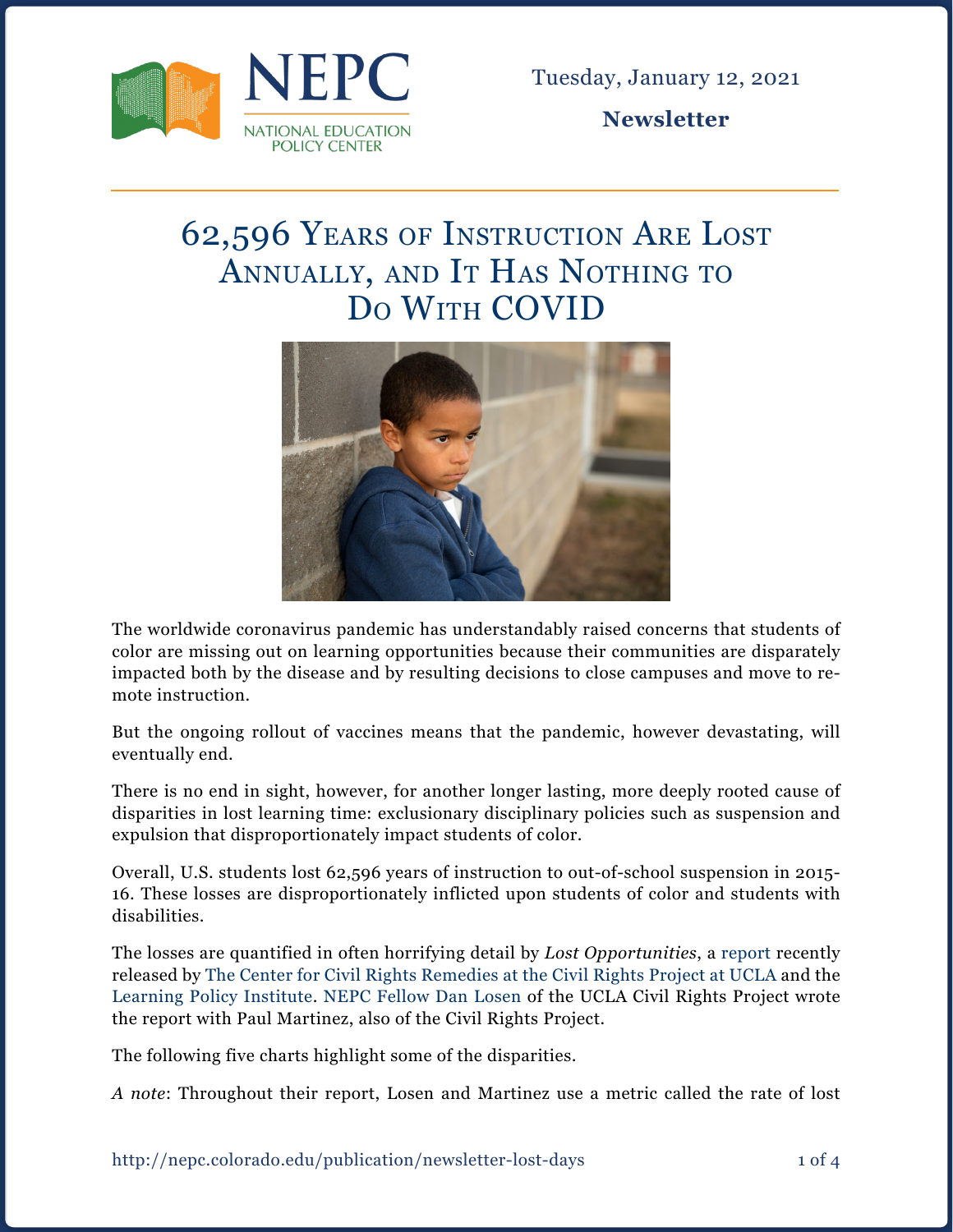instruction due to suspensions. The rate indicates how many days 100 students in a given category (e.g., students with disabilities) miss out on instruction because they have been suspended from school. It's calculated per 100 students so that results from bigger and smaller groups (e.g., students in Wyoming versus students in California) can be compared. The metric is also meant to capture the full impact of suspensions on each group's educational opportunity. The results are based on the authors' analysis of the federal Civil Rights Data Collection dataset, with the most recent results coming from the 2015-16 survey.

# **1. Black Males Lose More Learning Time to Suspensions Than Any Other Racial/Gender Group**

Overall, in grades K-12, the rate of days lost to suspension is roughly twice as high for boys as for girls (31 versus 14).



# **Days of Lost Instruction per 100 Students, By Gender and Race**

# **2. Rates of Days Lost to Suspension Are Much Higher for Students With Disabilities**

In grades K-12, the rate of days lost to suspension for students with disabilities is 19 days higher than for students overall. Rates vary considerably by district and by state.



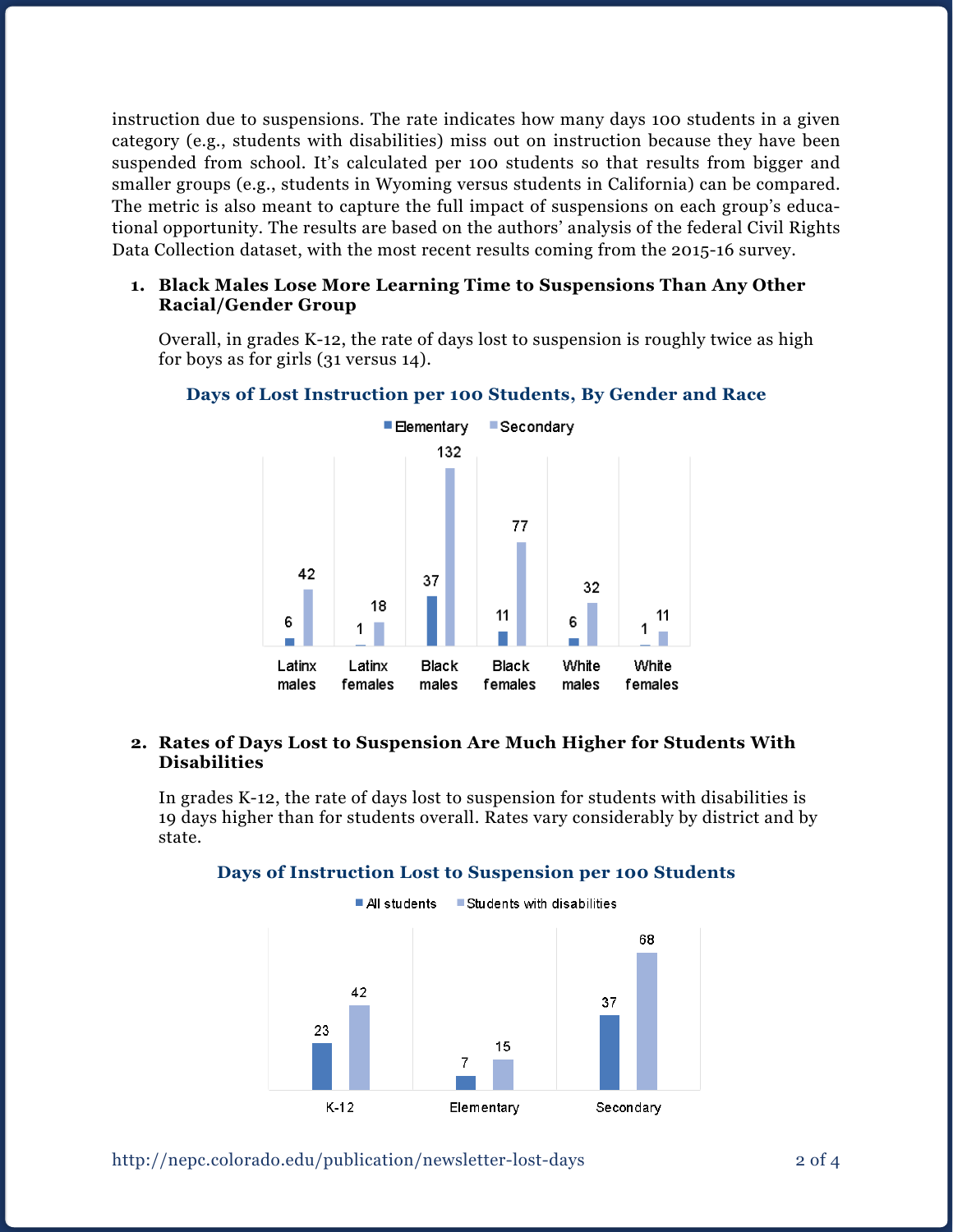# **3. The Black-White Discipline Disparity Is Biggest in Missouri**

It's smallest in three states that have relatively few Black residents: Idaho (six days), North Dakota (19 days), and Vermont (20 days). Overall, in the United States, the number of suspensions per 100 secondary school students is 103 days for Black students and 21 for Whites. The following figure shows the 10 states with the largest disparities.



# **How Many More Days of Secondary School Instruction Did Black Students Lose Compared to Whites?**

#### **4. VA District Has One of Nation's Highest Rates of Days Lost to Suspension**

Among districts with at least 1,000 students (and at least 200 Black, White, and Latinx students), Richmond City Public Schools in Virginia has the nation's highest rate of days of secondary school instruction lost to suspension. Losen and Martinez say such extremes are not anomalies.

#### **Days Lost to Instruction per 100 Secondary Students (For Districts with Enrollments of 1000 or More)**

| Grand Rapids Public Schools, MI      | 416                                  |
|--------------------------------------|--------------------------------------|
| Richmond City Public Schools, VA     | 352                                  |
| Buffalo City School District, NY     | 320                                  |
| Union School District, OK            | 291                                  |
| Youngstow n City School District, OH | 276                                  |
| Danville City Public Schools, VA     | 260                                  |
| Akron City School District, OH       | 252                                  |
| Little Rock School District, AR      | 250                                  |
| Battle Creek Public Schools, M       | 243                                  |
| Raytown C-2 School District, MO      | 243                                  |
|                                      | 100<br>300<br>500<br>200<br>400<br>0 |